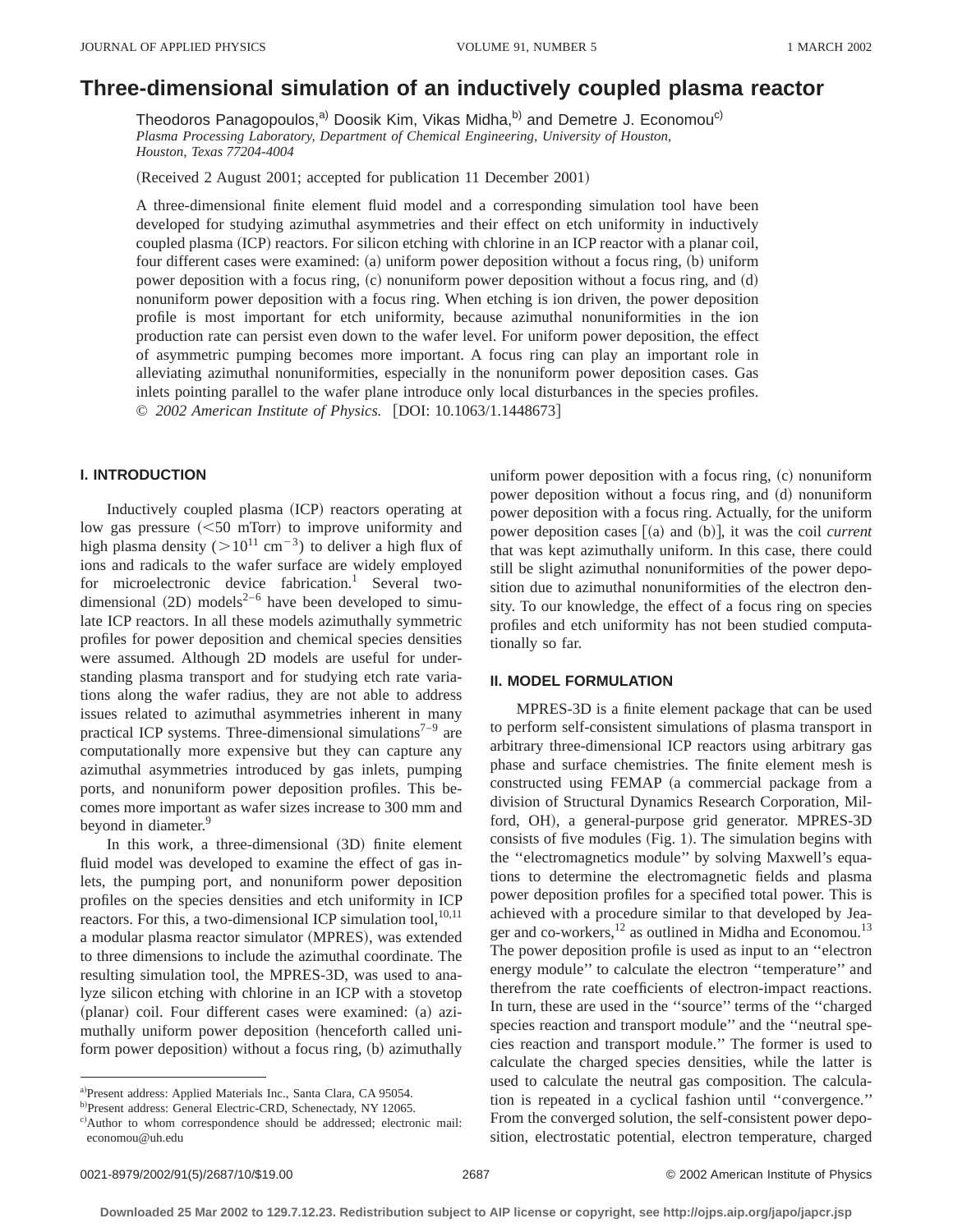

FIG. 1. Modular approach followed in MPRES-3D. The simulation requires as input the reactor geometry and materials of construction, operating conditions, transport properties of the species of interest, and chemical kinetics. The simulation starts with the ''electromagnetics module'' and cycles through the modules until convergence. An optional ''sheath module'' can be activated to calculate time-dependent potentials and ion energy distributions. The simulation outputs the species densities and fluxes, etch rate, uniformity, and selectivity across the wafer.

and neutral species densities, and flux, etch (or deposition) rate and uniformity, as well as selectivity over the wafer surface can be calculated. A ''sheath module'' can be used as a postprocessing step to calculate the time-dependent plasma, substrate and wall potentials, the dc bias developed on the wafer electrode, and the energy distribution function of ions bombarding the wafer. The sheath is described by a semianalytical model.<sup>14,15</sup> Two-dimensional MPRES simulation results for argon, chlorine, and mixed chlorine/boron trichloride chemistries, and comparisons with experimental data can be found in Refs. 10, 11, and 16.

#### **A. Approximations made in MPRES-3D**

A number of simplifying approximations, based on the physics of the problem, are made in MPRES-3D to speed up the calculation.

#### **1. Separation of bulk plasma from the sheath**

For high density plasmas (HDPs), the sheath thickness is on the order of hundreds of  $\mu$ m. In contrast, the reactor dimension is typically tens of cm. This disparity in length scales requires, for any numerical method, a much denser grid near the walls compared to the bulk plasma. The high degree of spatial stiffness  $(10^3)$  introduces numerical difficulties and results in excessive computation times. For this reason it has become customary to separate the bulk plasma from the sheath, or to avoid resolving the sheath. Fortunately, the sheath in HDPs is collisionless, since the species mean free path at 10 mTorr is on the order of 1 cm, much larger than the sheath thickness. Thus, if one knows the ion (or electron) distribution function at the sheath edge and the spatiotemporal distribution of the sheath electric field, one can obtain the ion (or electron) distribution function at the wall. In order to be consistent with the Bohm criterion for ions, the sheath edge is defined as the point where the ions have been accelerated (by the presheath electric field) to the Bohm velocity, i.e., the presheath is included as part of the bulk plasma. The Bohm flux also provides a boundary condition (applied at the wall because of the thinness of the sheath) for the positive ion continuity equation. The negative ion density is assumed to be zero at the boundary.

#### **2. Electroneutrality in the bulk plasma**

If one is not interested in resolving length scales of the order of the Debye length, the electroneutrality constraint in the bulk plasma is applicable

$$
n_e = \sum_i z_i n_i, \tag{1}
$$

where  $n_i$  is the number density of ion *i* and  $z_i$  is the number of elementary charges on the ion; it is positive for positive ions and negative for negative ions. Equation  $(1)$  is an excellent approximation for the plasmas of interest since the Debye length is exceedingly small (tens of  $\mu$ m) compared to the reactor's dimensions. Of course, the electroneutrality constraint cannot be applied in the sheath, where the Poisson equation has to be solved. Solving Poisson's equation in the whole reactor domain introduces numerical difficulties. When using the electroneutrality constraint, the electron continuity equation is not necessary. The electron density is obtained directly from Eq.  $(1)$ , having solved for all ion densities.

#### **3. Boltzmann electrons**

If the Poisson equation is used instead of electroneutrality in the bulk, the electrostatic field can be recovered without the need for recourse to any additional assumptions. Since the Poisson equation is not solved in the bulk, the space charge fields are obtained by assuming Boltzmann electrons,

$$
\mathbf{E}_{sc} = -\frac{\nabla (n_e k T_e)}{e n_e},\tag{2}
$$

where  $T_e$  is the space-dependent electron temperature,  $k$  is the Boltzmann constant, and *e* is the elementary charge. This expression results from the electron momentum balance by assuming inertialess electrons (neglecting the left-hand side of the momentum equation).<sup>1</sup> The electron drift and diffusion fluxes nearly balance each other, yielding Eq.  $(2)$ . This equation simply states that the electric field force balances the electron pressure force. Equation  $(2)$  breaks down when the density of negative ions is large enough such that the negative ion current is an appreciable fraction of the current carried by negatively charged species. In such a case the more general expression for the field resulting from the ambipolar constraint may be used,

$$
\mathbf{E}_{sc} = \left( \frac{\sum_{i} z_{i} D_{i} \nabla n_{i} - D_{e} \nabla n_{e}}{\sum_{i} \mu_{i} n_{i} + \mu_{e} n_{e}} \right), \qquad (3)
$$

**Downloaded 25 Mar 2002 to 129.7.12.23. Redistribution subject to AIP license or copyright, see http://ojps.aip.org/japo/japcr.jsp**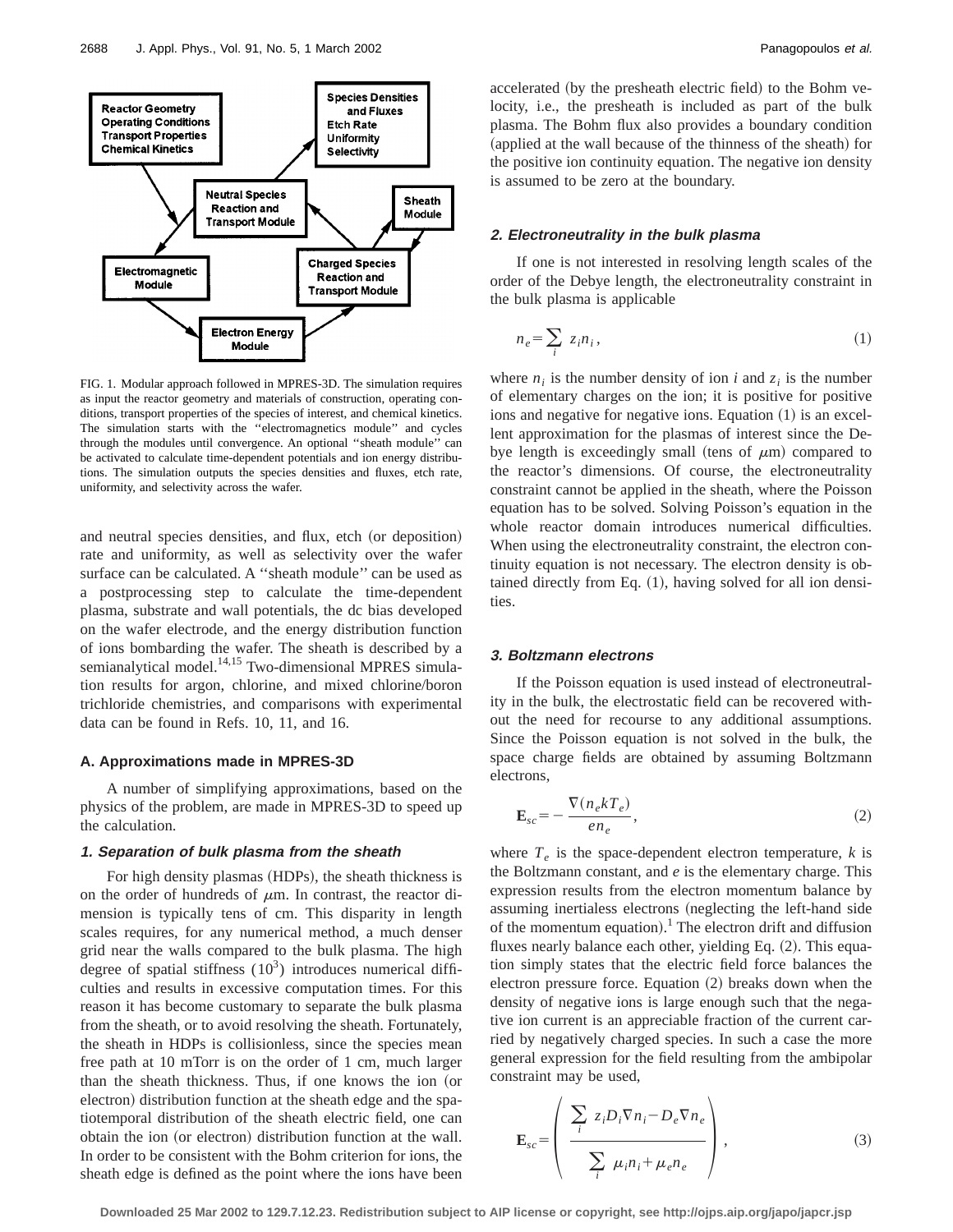where *D* and  $\mu$  are the diffusivity and mobility of the respective charged species. Under typical ICP conditions in this work, however, the negative ion density is comparable to the electron density and Eq.  $(2)$  is applicable.

# **4. Specified electron energy distribution function**

The electron energy distribution function (EEDF) is assumed to be Maxwellian, a commonly employed approximation based on the fact that the high electron density of HDPs helps in ''Maxwellianizing'' the EEDF. A bi-Maxwellian distribution may be more appropriate for lower electron densities. The shape of the distribution is not expected to have a great effect on the ion densities since the ionization rate is self-adjusted to balance the rate of loss of ions to the walls, and the latter depends only very weakly on the EEDF. A bi-Maxwellian or other forms of the EEDF may also be used in MPRES-3D. Of course, if accurate determination of the EEDF is necessary, one must solve the Boltzmann equation.

# **5. Drift diffusion for ions**

The drift–diffusion approximation is made for ions, e.g., ion inertia is neglected. This appears to be a good approximation for  $Kn < 0.2$  ( $\sim$ 10 mTorr for typical ICPs). Equation  $(2)$  (or Eq. 3) provides the field that drives ions in the plasma.

## **6. Diffusive flow for neutrals**

The importance of convective versus diffusive flow of neutrals is determined by the Peclet number,  $Pe = uL/D$ , where  $u$  is the gas convective velocity,  $L$  is a characteristic dimension of the system, and *D* is the diffusivity of the species. Away from inlet and exit ports, the characteristic length will be on the order of the reactor dimensions. The system will be primarily diffusive when  $Pe \le 1$ . For Cl<sub>2</sub> gas in a reactor with  $L \sim 0.1$  m and a neutral species diffusivity of  $D \sim 5$  m<sup>2</sup> s<sup>-1</sup> at 20 mTorr, the Peclet number will be *Pe*  $\sim$  1 when  $u = 50 \text{ m s}^{-1}$ . Convective gas velocities are not likely to be that high, except for in a small region near the gas inlet ports. It follows that gas flow can be approximated as diffusive; this obviates the need for solving the full Navier–Stokes equations which adds to the computational burden. It should be noted that both the diffusivity and the convective velocity scale inversely with gas pressure, so the *Pe* number is independent of the pressure. However, as the pressure is lowered to the point of free molecular flow, the gas diffusion coefficient no longer has any meaning. Direct simulation Monte Carlo (DSMC) may then be applied to solve the fluid velocity profiles.

#### **7. Ohmic power deposition**

In ohmic power deposition it is assumed that the electron mean free path is smaller than the skin depth of inductive power deposition and that the electron collision frequency is larger than the frequency of the applied field.<sup>17</sup> These approximations are thought to be valid for the pressure of 10 mTorr examined in this work.

Based on the above approximations, the following mathematical formulation of the problem results.

# **B. Electromagnetics module**

The electromagnetics module is based on the work of Jaeger *et al.*<sup>12</sup> as implemented by Midha and Economou.<sup>13</sup> Combining Faraday's and Ampere's laws, one can obtain the vector wave equation,

$$
\nabla^2 \mathbf{E} + \frac{\omega^2}{c^2} K_c \mathbf{E} = -j \omega \mu_0 \mathbf{J}, \tag{4}
$$

where  $\bf{E}$  is the electric field that powers the plasma,  $\omega$  is the radian frequency of the applied current, *c* is the speed of light,  $K_c$  is the (complex) relative permittivity of the medium,  $\mu_0$  is the magnetic permeability of free space, and **J** is the impressed current which follows the contour of the induction coil. The planar coil is represented by a set of discrete concentric loops. Thus, the impressed current  $J_{\theta}$  and the resulting electric field  $E_{\theta}$  have only an azimuthal component along the  $\theta$  direction.

The following strategy was used to compute the 3D power deposition profiles. A 2D  $(r,z)$  electromagnetics  $(EM)$ simulation was performed first, as outlined in Ref. 13, to calculate the variation of current from coil to coil due to capacitive coupling (discussed below). In this 2D EM simulation, the current within each coil was assumed to be azimuthally invariant. A linear variation of the current was then assumed along each coil with the continuity of current required at the end of a coil and the beginning of the next coil. This is valid provided that the coil length is shorter than a quarter wavelength. Based on the azimuthally varying current, Eq. (4) was solved in three dimensions to calculate the power deposition profile.

For the 2D calculation, azimuthally averaged values of the plasma density and electron temperature were used to compute the relative permittivity of the plasma  $K_c$  in Eq. (4),

$$
\langle n_e \rangle = \frac{1}{2\pi} \int_0^{2\pi} n_e d\theta,
$$

and  $(5)$ 

$$
\langle T_e \rangle = \frac{1}{2\pi} \int_0^{2\pi} T_e d\theta.
$$

At relatively high frequencies (more than about 5 MHz in our case) capacitive coupling may be significant and a circuit model is required to compute the variation of current from coil to coil. The capacitive current in loop ''*i*'' of the coil is defined as the rate of change of charge accumulated in the volume of the coil,

$$
I_c^i = \frac{d}{dt} \int_{V_i} \rho dV = -i \omega \varepsilon_0 \int_{V_i} \nabla (K_c \mathbf{E}) dV,
$$
 (6)

where  $\varepsilon_0$  is the permittivity of free space. The change in current from one loop of the coil to the next may be found by computing the average value of the capacitive current  $I_c$  in the two loops,

$$
I_l^i - I_l^{i+1} = \langle I_C \rangle = \frac{1}{2} (I_c^i + I_c^{i+1}). \tag{7}
$$

**Downloaded 25 Mar 2002 to 129.7.12.23. Redistribution subject to AIP license or copyright, see http://ojps.aip.org/japo/japcr.jsp**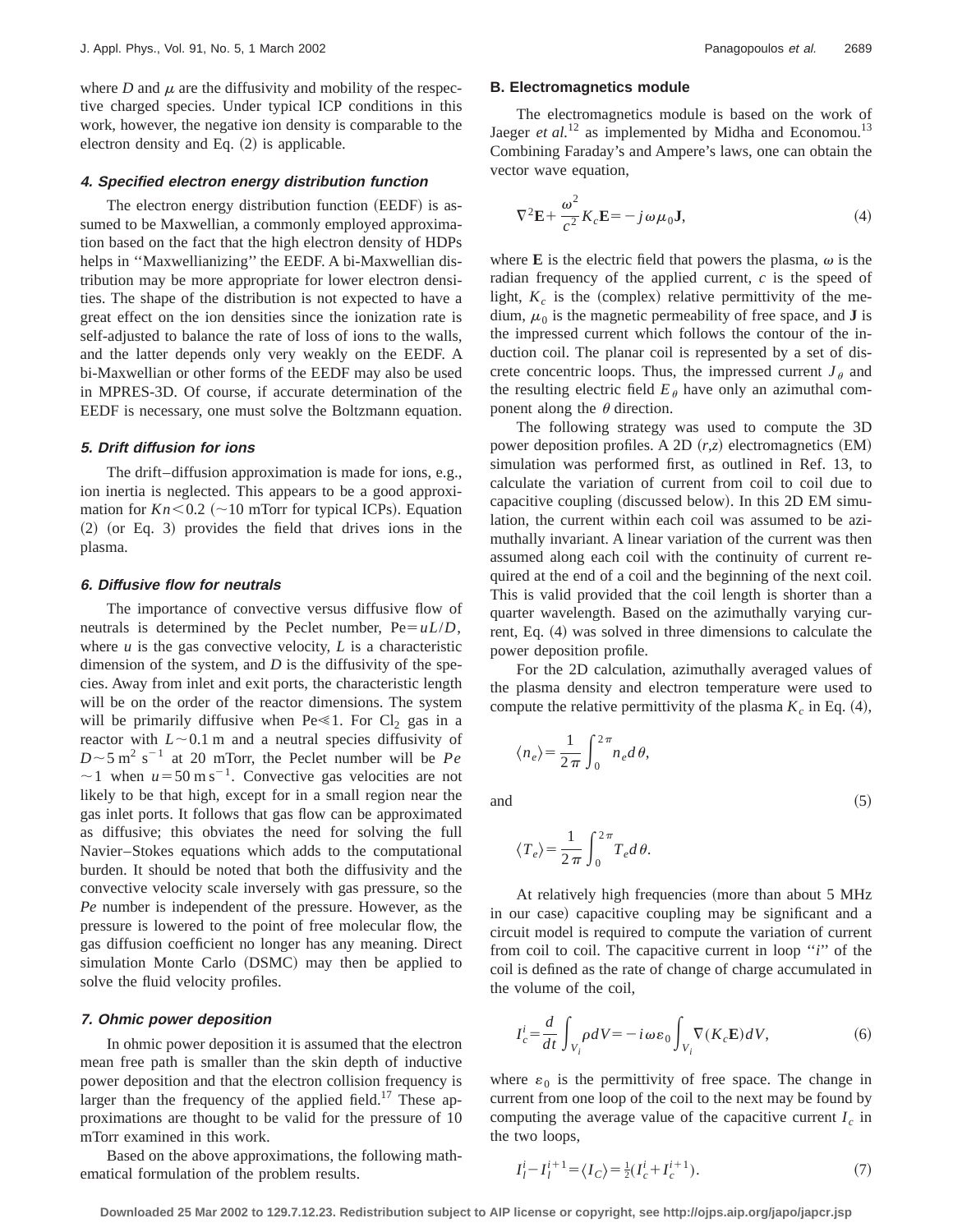Each loop of the coil is modeled as a lumped electrical network. The inductive voltage drop across the *i*th loop  $V<sub>l</sub>$  is given by

$$
V_{l}^{i} = V_{\text{in}}^{i} - V_{\text{out}}^{i} = -\int_{l_{i}} E_{\theta} dl,
$$
\n(8)

where  $l_i$  is the length of the *i*th loop. The overall equivalent circuit is completed by connecting all *N* networks in series (for *N* loops of the coil). The first loop is driven by a specified current,  $I_{sp}$ , and the *N*th loop is connected to ground through a specified impedance,  $Z_{\text{sp}}$ . The continuity of the voltages and currents for the *N* loops may be expressed as

$$
V_{\text{in}}^i = V_{\text{out}}^{i-1},\tag{9}
$$

$$
V_l^i = V_{\text{in}}^i - V_{\text{out}}^i,\tag{10}
$$

$$
I_{\text{in}}^i = I_{\text{out}}^{i-1},\tag{11}
$$

$$
I_c^i = I_{\text{in}}^i - I_{\text{out}}^i,\tag{12}
$$

where for  $i=1$ ,  $I_{in}^1 = I_{sp}$  and for  $i=N$ ,  $V_{out}^N = I_{out}^N Z_{sp}$ .

The values of  $I_l^i$  and  $V_l^i$  depend on details of the network used to approximate each loop. Some of the possible choices include a transmission line or the ''*T*'' equivalent of a transmission line (the former choice was made in this work). For either network, Eqs.  $(9)$ – $(12)$  can be solved iteratively to calculate the (constant) current in each loop. As mentioned before, the current was then assumed to vary linearly along each loop and Eq.  $(4)$  was solved in 3D.

Once the electric field distribution is known, the timeaveraged value of the power density deposited in the plasma due to ohmic heating may be evaluated by

$$
P = \frac{1}{2}\sigma_p |\mathbf{E}|^2,\tag{13}
$$

where *P* is the power density,  $\sigma_p$  is the complex plasma conductivity,

$$
\sigma_p = \frac{n_e e^2}{m_e(\nu_e + j\omega)},\tag{14}
$$

and  $|\mathbf{E}|^2$  is the square of the modulus of the electric field. In Eq.  $(14)$ ,  $n_e$  is the electron density, *e* is the elementary electric charge,  $m_e$  is the electron mass, and  $v_e$  is an effective momentum–transfer collision frequency. The last may be used instead of the actual electron momentum collision frequency  $\nu_{m}$  to account for nonlocal power deposition at low pressures.<sup>18</sup> In this work it was assumed that  $v_e = v_m$ , which appears to be a good approximation.

#### **1. Electron energy module**

The electron energy balance is described by

$$
\frac{\partial}{\partial t} \left( \frac{3}{2} n_e k T_e \right) + \nabla \cdot \mathbf{q}_e + 3 \frac{m_e}{M} n_e k \nu_m (T_e - T_g) - P
$$
  
+ 
$$
\sum_j H_j R_j = 0,
$$
 (15)

where  $q_e$  is the total electron energy flux [composed of a conduction and a convection term; see Eq.  $(16)$ ,  $T_g$  is the gas temperature, and *P* is the power deposited into the plasma  $[Eq. (13)]$ . The third term on the right-hand side of Eq.  $(15)$  represents energy loss in elastic collisions and the last term accounts for energy loss due to inelastic electron collisions. The total electron energy flux is given by

$$
\mathbf{q}_e = -K_e \nabla T_e + \frac{5}{2} k T_e \mathbf{J}_e, \qquad (16)
$$

where the thermal conductivity of electrons is  $K_e$  $= \frac{3}{2} k D_e n_e$ , and  $D_e$  is the electron diffusivity.

## **2. Charged species reaction and transport module**

The densities of the charged particles are computed by solving the mass continuity equation,

$$
\frac{\partial n_i}{\partial t} + \nabla \cdot \mathbf{J}_i = \sum_j R_j,\tag{17}
$$

where  $n_i$  and  $\mathbf{J}_i$  are the density and flux, respectively, of charged species  $i$ . The summation in Eq.  $(17)$  is over all reactions that consume or produce species *i*. Charged species included in the calculation were  $Cl^+$ ,  $Cl_2^+$  and  $Cl^-$ .

Instead of solving the momentum equation, the drift– diffusion approximation was adopted for describing the motion of charged particles. Assuming slow time variation and neglecting both the inertial and magnetic forces for ions, the flux was approximated by

$$
\mathbf{J}_i = -D_i \nabla n_i + z_i \mu_i n_i \mathbf{E}_{sc} \,. \tag{18}
$$

The Poisson equation was not solved in the bulk of the plasma. The quasineutrality condition  $[Eq. (1)]$  was used instead. As a result, a mass balance equation for electrons was not necessary since their density is obtained directly from Eq.  $(1)$ .

## **3. Neutral species reaction and transport module**

The mass balance for neutral species is

$$
\frac{\partial n_*}{\partial t} + \nabla \cdot (-D_* \nabla n_*) = \sum_j R_j,\tag{19}
$$

where  $n_*$  and  $D_*$  represent the density and the diffusion coefficient of neutrals, respectively. Equation (19) implies that the flux of neutrals is dominated by diffusion. The summation is over all source/sink reactions that involve the species under consideration, including electron impact as well as neutral–neutral and neutral–ion reactions. The neutral species included are Cl,  $Cl_2$ , and the reaction product  $SiCl_2$ . The chemistry set was the same as before, $2$  assuming an "average" reaction product  $SiCl<sub>2</sub>$ . We recognize that for high neutral to ion flux ratios, more chlorinate products may result (up to  $SiCl<sub>4</sub>$ ). Use of an average  $SiCl<sub>2</sub>$  product presumes rapid plasma dissociation of the more chlorinated compounds. The transport data (mobilities, diffusivities) were also identical to those in Ref. 2.

#### **4. Boundary conditions**

The electron energy at the wall was taken as

$$
\mathbf{q}_e = \frac{5}{2}kT_e \mathbf{J}_e \,,\tag{20}
$$

where the electron particle flux was computed through the ambipolar approximation,

**Downloaded 25 Mar 2002 to 129.7.12.23. Redistribution subject to AIP license or copyright, see http://ojps.aip.org/japo/japcr.jsp**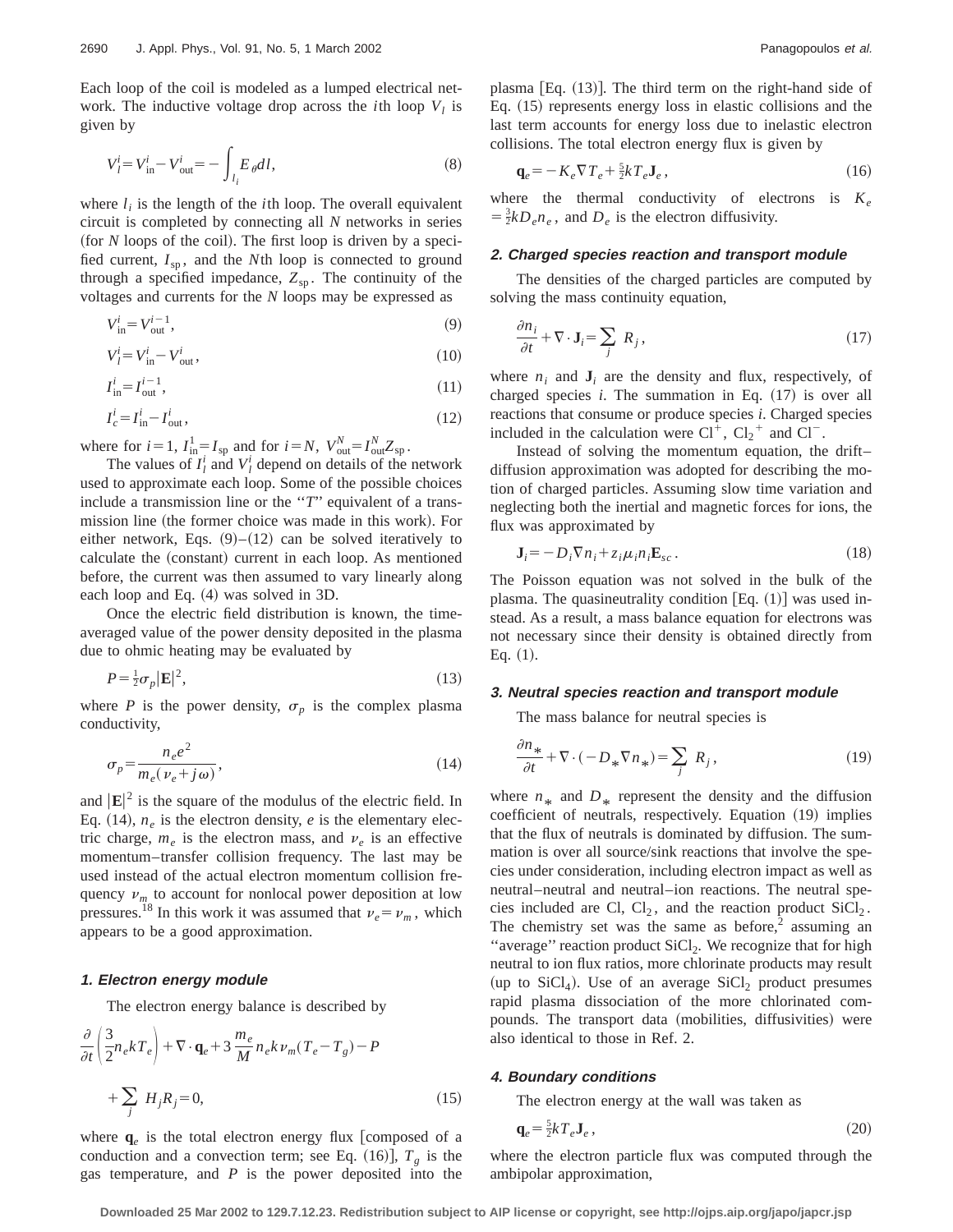$$
\mathbf{J}_e = \sum_{i \neq e} z_i \mathbf{J}_i. \tag{21}
$$

The flux of positive ions was equal to the Bohm flux at the sheath–presheath boundary, neglecting the concentration of negative ions there,

$$
J_{+} = n_{s} u_{B_{i}} = n_{s} \sqrt{\frac{kT_{e}}{m_{i}}},
$$
\n(22)

where  $n<sub>s</sub>$  is the ion density at the sheath–presheath boundary. The negative ion density was taken to be zero at the boundary since negative ions are repelled by the sheath. A modified thermal flux of neutrals, given by Chantry, $19$  is

$$
J_* = \frac{2\gamma}{2 - \gamma} \frac{1}{4} \sqrt{\frac{8kT_s}{\pi m}} n_* ,
$$
 (23)

where  $\gamma$  is the recombination probability of the neutral species, taken here as 0.1 for Cl and 0 for the rest. The net flux of Cl atoms was set equal to the modified thermal flux minus the neutralization flux of atomic chlorine ions. At the pumping port the flux of neutrals is given by

$$
J_* = K_p n_*,\tag{24}
$$

where  $K_p$  is a pumping speed (m/s). The flux of  $Cl_2$  at the inlet ports was set by the specified inlet flow rate. For calculation of the Si wafer etch rate the following surface reactions were assumed:

$$
Si + 2Cl \rightarrow SiCl2 yield = 4.0,
$$
\n(25)

$$
Cl_2^+
$$
  
Si+2Cl $\rightarrow$ SiCl<sub>2</sub> yield=1.0. (26)

The reactions are ion induced with the  $Cl<sup>+</sup>$  ion yield being four times higher<sup>20</sup> than that of  $Cl_2^+$ .

The method of lines was used for numerical solution of the governing equations. The equations were discretized by a finite element method using tetrahedral elements. The gird was generated by FEMAP. The resulting set of ordinary differential equations was integrated in time with a stiff integrator  $(LSODI)$  using backward difference formulas.<sup>2,11</sup>

# **III. RESULTS AND DISCUSSION**

Nonuniformities, especially those in the azimuthal direction which are caused by gas inlets, pumping ports, and nonuniform power deposition in a cylindrical reactor, were studied for chlorine discharge plasmas. Figure  $2(a)$  shows a schematic of the reactor that has a height of 15 cm and a diameter of 40 cm. Four gas inlets, pointed horizontally, are located symmetrically around the periphery of the reactor, on a plane  $12.4 \text{ cm}$  from the wafer level. A pumping port  $(2.6$ cm high measured from the wafer level and 31.4 cm in arc length) is located at the lower left quadrant of the chamber. Figure  $2(b)$  gives a view of the reactor floor as seen from the top. A 300 mm wafer, flush with the reactor floor, is denoted by the center hatched area. A cylindrical focus ring (outlined by the dashed lines surrounding the wafer) has a height of 2.6 cm measured from the wafer level. The planar antenna coil is represented as three annuli located on the top of the



FIG. 2. Schematic diagram of the cylindrical reactor (400 mm inside diameter, 150 mm inside height) used in this study: (a) 3D view showing the location of the outlet port (in the lower left quadrant). The inductive coil is represented by three concentric current loops; the power tap and grounded end are also shown (b) Top view of the reactor floor showing the 300 mm diam wafer zone and the location of the focus ring that surrounds the wafer.

reactor as shown in Fig.  $2(a)$ . A quartz window (not shown) separates the coil from the plasma. The coil current is at a minimum at the input and maximum at the ground due to capacitive coupling. The termination impedance was assumed to be zero.

The following were the base conditions: nominal pressure 10 mTorr, 13.56 MHz rf power deposition of 2000 W, gas temperature 500 K, and feed flow rate 79 sccm of pure  $Cl<sub>2</sub>$  gas. In order to streamline the investigation of azimuthal asymmetries, four different configurations, all at the base conditions, were studied:  $(a)$  uniform power deposition without a focus ring, (b) uniform power deposition with a focus  $ring, (c)$  nonuniform power deposition without a focus ring, and (d) nonuniform power deposition with a focus ring. For the uniform power deposition cases the coil current was assumed to be constant within each loop, but the current increased (due to capacitive coupling) from the inner to the outer loop of the coil. Thus, the current varied in the radial direction only. For the nonuniform power deposition cases, the current was assumed to increase linearly along the path of the coil. Thus, in this case, the current varied in both radial and azimuthal directions.

Figure 3 shows power deposition profiles at a horizontal cross section 1 cm below the bottom of the quartz window. Most of the electromagnetic power is deposited within the skin's depth  $(\sim 1 \text{ cm})$ . In the uniform power deposition cases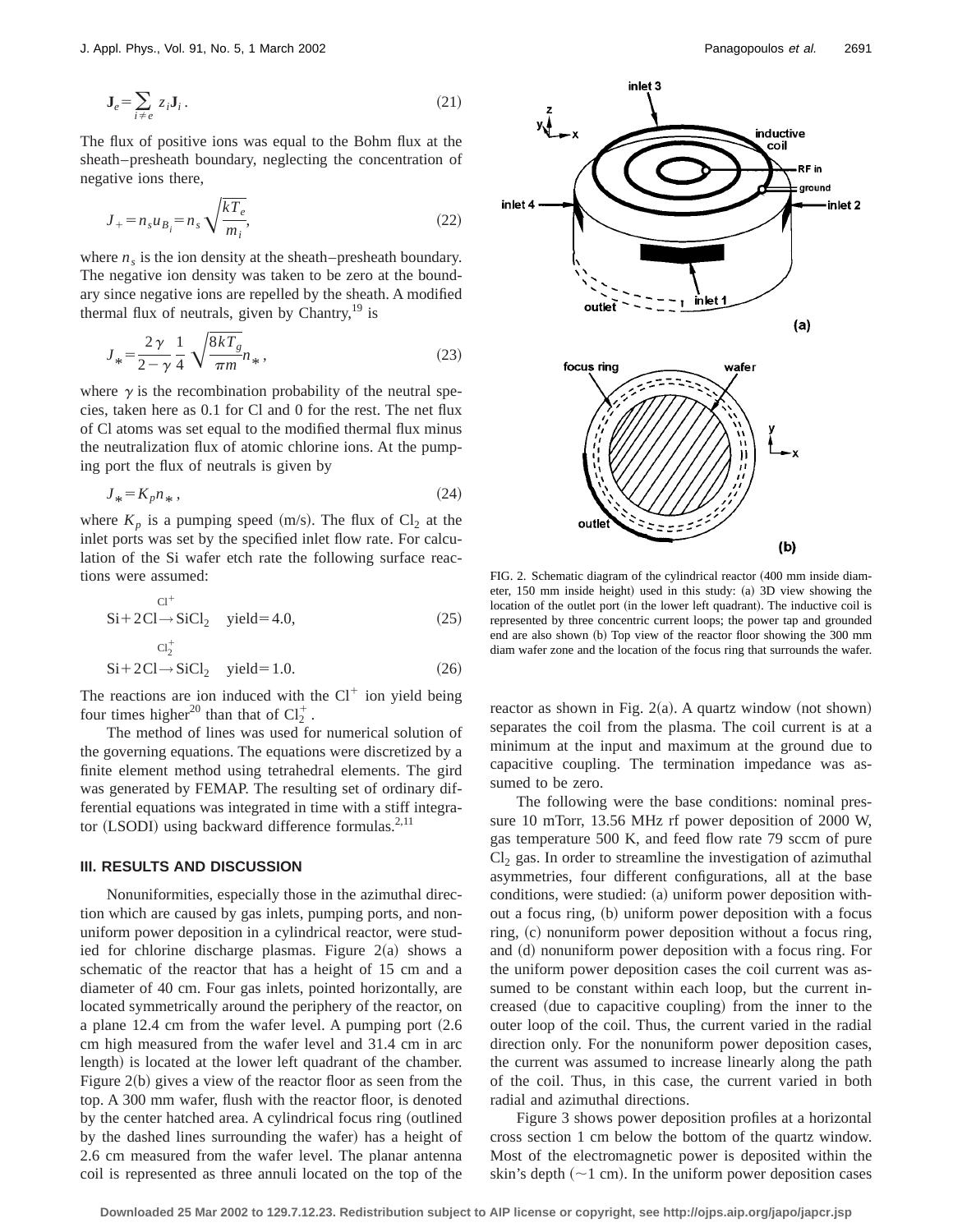1.80

1.76

 $1.71$ 

1.67

1.62

1.58

1.53

1.49

1.44

1.40



FIG. 3. Inductive power deposition  $(W/m<sup>3</sup>)$  profiles at a horizontal plane 14 cm from the wafer plane: (a) uniform power deposition without a focus ring,  $~$  (b) uniform power deposition with a focus ring,  $~$  (c) nonuniform power deposition without a focus ring, and (d) nonuniform power deposition with a focus ring.

 $[(a)$  and  $(b)]$ , power deposition is highest near the outer coil where the current is highest. Slight azimuthal nonuniformities of the power deposition in cases (a) and (b) are due to azimuthal disturbance of the electron density profile due to the presence of the inlet and pumping ports. [Note that the *current* was assumed azimuthally uniform in cases (a) and (b), not the power deposition.] For the nonuniform power deposition cases, power absorption peaks at the azimuthal position near the ground end of the coil, where the current is highest. The focus ring makes the power deposition profile

slightly more symmetric in the azimuthal direction [compare cases  $(c)$  and  $(d)$ , mainly because the electron density is slightly more symmetric in case (d).

FIG. 4. Cl density  $(m^{-3})$  profiles at a horizontal plane 14 cm from the wafer plane: (a) uniform power deposition without a focus ring, (b) uniform power deposition with a focus ring,  $(c)$  nonuniform power deposition without a focus ring, and (d) nonuniform power deposition with a focus ring.

For high enough pressures, the electron impact reaction rates mirror the power deposition profiles. The Cl density profile 1 cm below the quartz window is shown in Fig. 4. The Cl density is at a minimum at the center and increases towards the periphery, only to drop again near the cylindrical wall. Cl atoms are created mainly where power is deposited and diffuse to fill in the center zone of the reactor. At axial

**Downloaded 25 Mar 2002 to 129.7.12.23. Redistribution subject to AIP license or copyright, see http://ojps.aip.org/japo/japcr.jsp**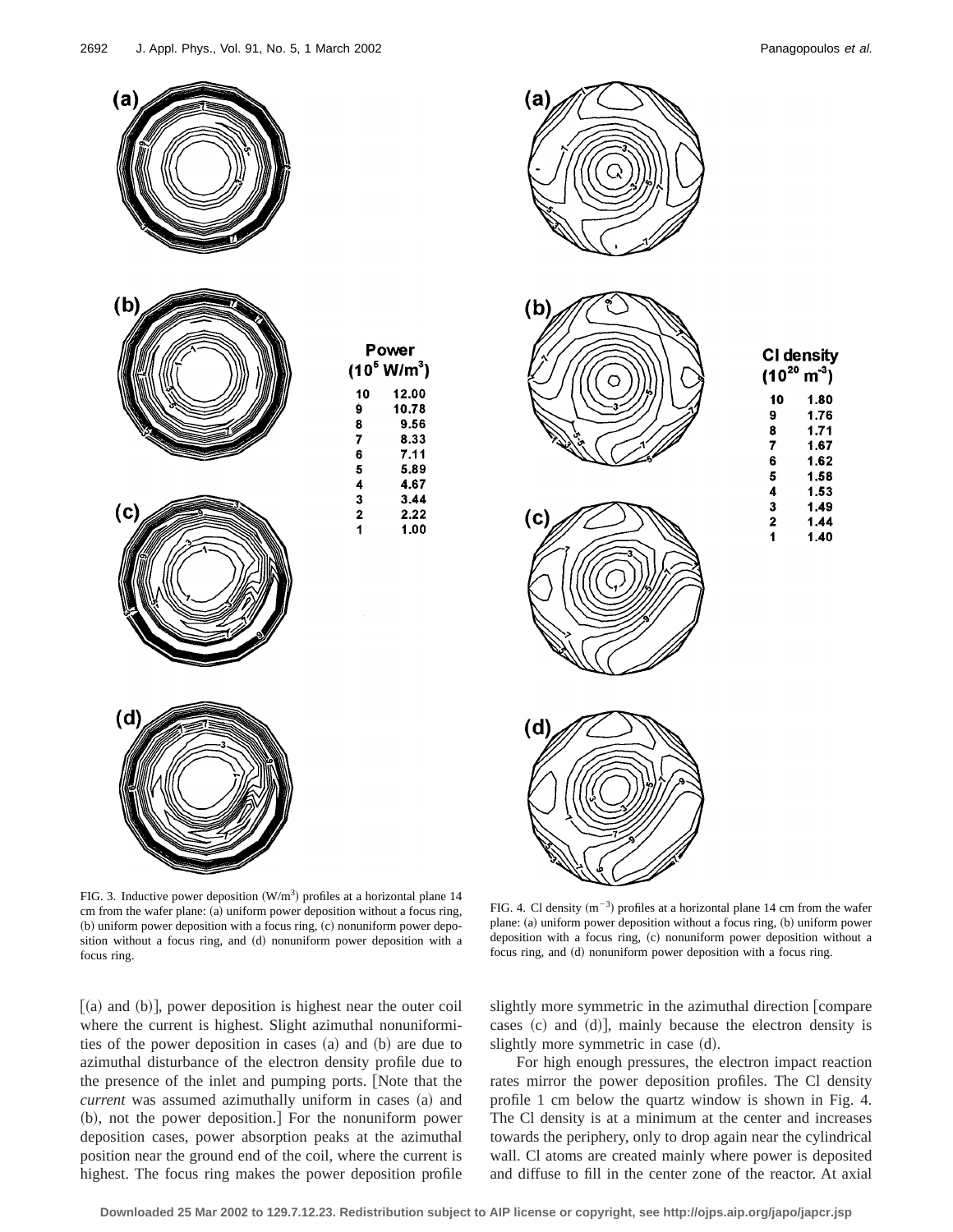**CI density** 

 $(10^{19} \text{ m}^3)$ 

10

9

8

 $\overline{\mathbf{r}}$ 

6

5

4

 $\mathbf 3$ 

 $\overline{\mathbf{2}}$ 

1

11.00

10.67

10.33

10.00

9.67

9.33

9.00

8.67

8.33

8.00



FIG. 6. Cl density  $(m^{-3})$  profiles at the wafer plane: (a) uniform power deposition without a focus ring, (b) uniform power deposition with a focus ring, (c) nonuniform power deposition without a focus ring, and (d) nonuniform power deposition with a focus ring. For cases  $(b)$  and  $(d)$ , the profiles are plotted over the region within the focus ring only.

FIG. 5.  $Cl^+$  density  $(m^{-3})$  profiles at a horizontal plane 14 cm from the wafer plane: (a) uniform power deposition without a focus ring, (b) uniform power deposition with a focus ring, (c) nonuniform power deposition without a focus ring, and (d) nonuniform power deposition with a focus ring.

planes near the upper wall, however, surface recombination losses come into play and destroy the Cl atoms. Thus a "hole" in the Cl atom concentration forms. At axial planes away from the top, this hole can fill in and the radial profile of Cl atoms can actually have a maximum at the reactor's center. Near the cylindrical wall, the Cl atom density drops due to surface recombination losses. In the nonuniform power deposition cases the Cl density shows a peak at the azimuth of highest power absorption. The effect of the gas inlets is also evident in the Cl profiles, with local density

perturbations. The presence of the pumping port at the reactor floor has only a small effect on the Cl density in the upper axial planes of the reactor.

The  $Cl^+$  density profiles (Fig. 5) are qualitatively similar to the power deposition profiles, with the gradient of the  $Cl<sup>+</sup>$ distribution being steeper than that of Cl. Since ionization has a higher threshold energy compared to dissociation, the production of  $Cl<sup>+</sup>$  more closely mirrors the power deposition profile. It is also notable that the effect of inlet ports is not visible in the  $Cl^+$  density profiles. The  $Cl^+$  profile is a bit more uniform azimuthally when a focus ring is used, again mirroring the power deposition behavior. Slight azimuthal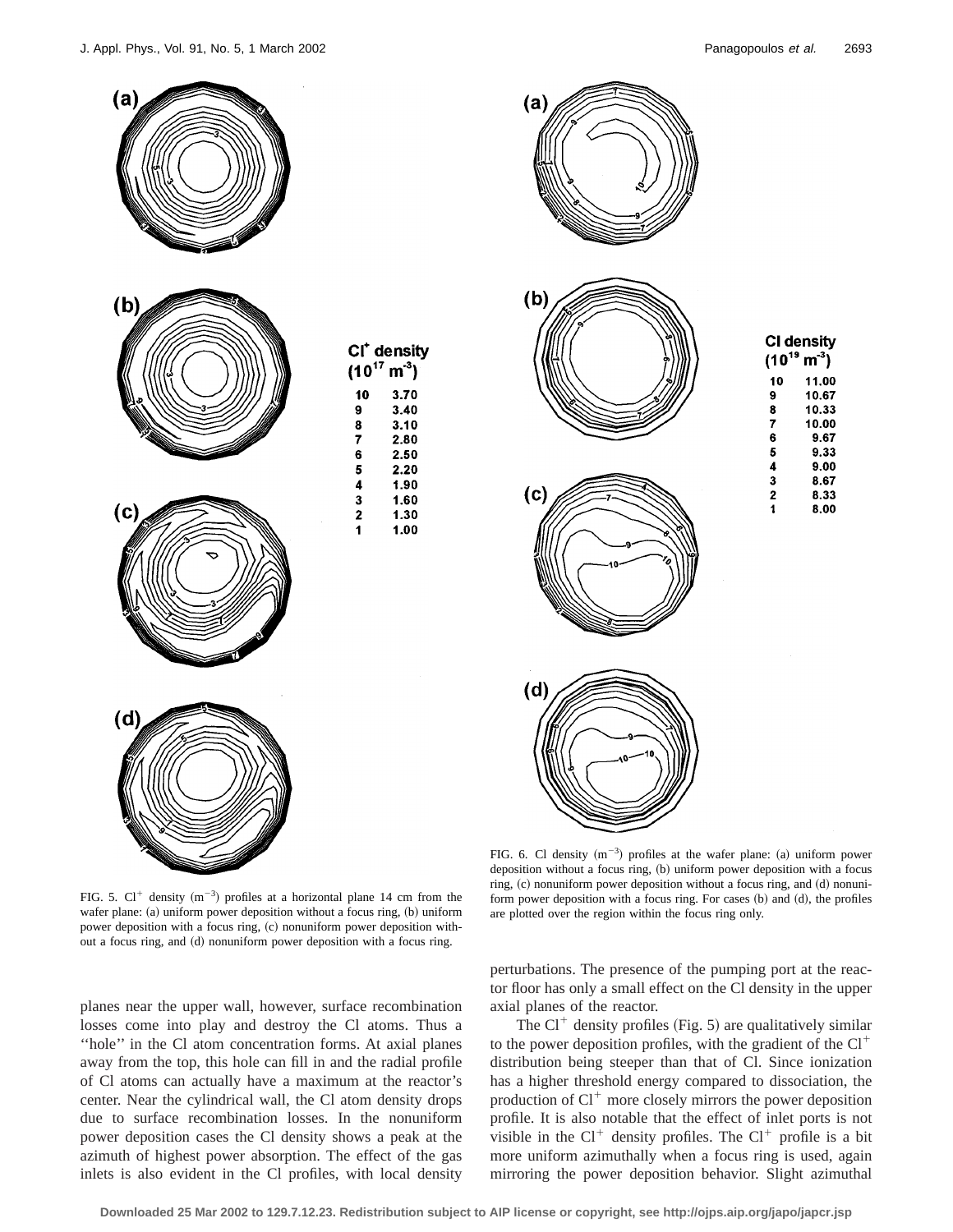

FIG. 7.  $Cl^+$  density  $(m^{-3})$  profiles at the wafer plane: (a) uniform power deposition without a focus ring, (b) uniform power deposition with a focus ring,  $(c)$  nonuniform power deposition without a focus ring, and  $(d)$  nonuniform power deposition with a focus ring. For cases  $(b)$  and  $(d)$ , the profiles are plotted over the region within the focus ring only.



FIG. 8. Etch rate  $(\mu m/min)$  distribution across the Si wafer: (a) uniform power deposition without a focus ring, (b) uniform power deposition with a focus ring,  $(c)$  nonuniform power deposition without a focus ring, and  $(d)$ nonuniform power deposition with a focus ring.

nonuniformities in the  $Cl<sup>+</sup>$  profiles for the uniform power deposition cases  $[(a)$  and  $(b)]$ , are thought to be caused mainly by the pumping port. The absence of the cylindrical wall at the pumping port results in longer diffusion length of ions in that region, and a locally higher ion density. The effect is felt even at the axial planes higher up in the reactor.

As species diffuse toward lower axial planes, the effect of inlet ports should become weaker, while the effect of pumping should become stronger for the reactor design considered [Fig. 2(a)]. Figure 6 shows the distribution of the Cl density on the wafer plane. The disturbance generated by the inlet ports near the top part of the reactor  $(Fig. 4)$  has completely disappeared. The Cl density is lower at the azimuth of the pumping port  $[cases (a)$  and  $(c)]$  due to the depletion (removal) of neutral particles in that region. This is not evident in cases (b) and (d) due to shielding of the pumping port by the focus ring. The effect of nonuniform power deposition is clearly seen in cases  $(c)$  and  $(d)$ . The distribution of the  $Cl<sup>+</sup>$  ion density at the wafer level is also disturbed by the pumping port (Fig. 7). However, the dominant effect for cases  $(c)$  and  $(d)$  is the nonuniform power deposition that persists down to the wafer level. The ion density is a bit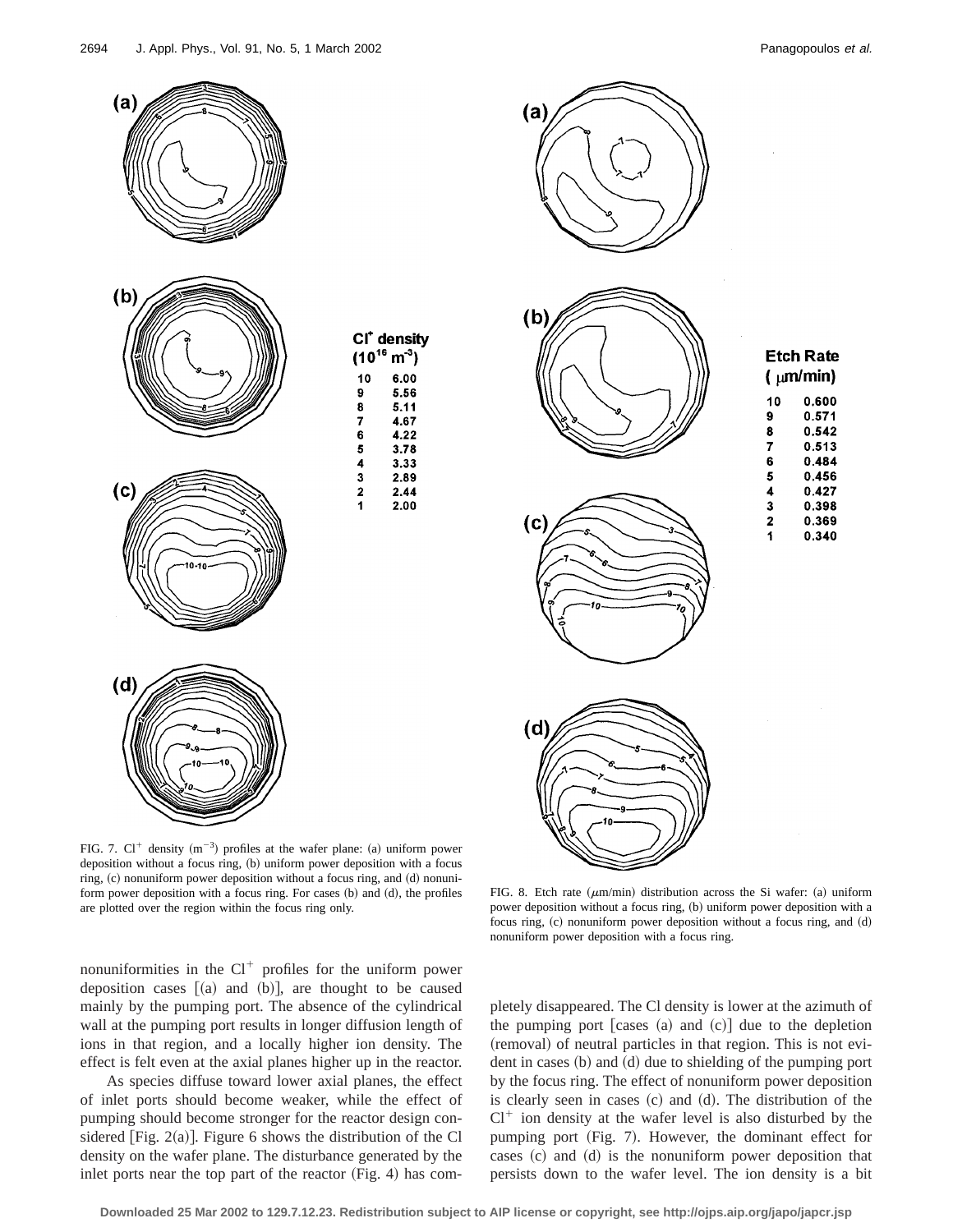

FIG. 9. Azimuthal uniformity index of the etch rate: (a) uniform power deposition without a focus ring, (b) uniform power deposition with a focus ring, (c) nonuniform power deposition without a focus ring, and (d) nonuniform power deposition with a focus ring.

lower in the presence of the focus ring due to recombination losses on the surface of the ring.

It was assumed that the etch reaction is ion induced and that the  $Cl^+$  ion has a four times higher yield than the  $Cl_2^+$ ion. Therefore, it is not surprising that the distribution of the etch rate along the wafer (Fig. 8) is similar to that of the  $Cl<sup>+</sup>$ ion density.

To quantify the effect of reactor design on azimuthal asymmetries, an *azimuthal* uniformity index (aziUI) was defined based on

$$
f_{\text{avg}} = \sum_{i}^{n} f_i / n,
$$
  
aziUI =  $\sqrt{\sum_{i}^{n} (f_i / f_{\text{avg}} - 1)^2 / (n - 1)},$ 

where  $f_i$  is a quantity of interest at node *i* and *n* is the total number of nodal points at a given radial distance from the wafer's center. The azimuthal uniformity index is evaluated only over the wafer area. The lower the value of aziUI, the better the azimuthal uniformity.

The azimuthal uniformity index as a function of the radial distance is shown in Fig. 9 for the etch rate and in Fig. 10 for the Cl atom density. The focus ring improves the azimuthal uniformity significantly, especially in the nonuniform power deposition cases. In the uniform power deposition cases, a focus ring improves the azimuthal uniformity at larger radial distances, albeit only slightly.

#### **IV. CONCLUSIONS**

Two-dimensional simulations of plasma reactors are useful for predicting radial nonuniformities of plasma processes. However, a three-dimensional simulation is necessary for capturing nonazimuthal asymmetries introduced by inlet and pumping ports and azimuthally nonuniform inductive power deposition. This becomes more important as the wafer size keeps increasing to 300 mm and beyond in diameter. A threedimensional finite element fluid model and a corresponding simulation tool, MPRES-3D, were developed for studying



FIG. 10. Azimuthal uniformity index of the Cl atom density: (a) uniform power deposition without a focus ring, (b) uniform power deposition with a focus ring,  $(c)$  nonuniform power deposition without a focus ring, and  $(d)$ nonuniform power deposition with a focus ring.

azimuthal asymmetries and their effect on etch uniformity in inductively coupled plasma reactors. For silicon etching with chlorine in an ICP with a stovetop (planar) coil, four different cases were examined: (a) azimuthally uniform power deposition without a focus ring, (b) azimuthally uniform power deposition with a focus ring, (c) nonuniform power deposition without a focus ring, and (d) nonuniform power deposition with a focus ring. When the etching was ion driven, the power deposition profile was the most important for etch uniformity. This is because azimuthal nonuniformities in the ion production rate can persist even down to the wafer level. For uniform power deposition, the effect of asymmetric pumping became more important. A focus ring could significantly reduce azimuthal nonuniformities, especially in the nonuniform power deposition cases. Gas inlets pointing parallel to the wafer plane introduced only local disturbances in the species profiles, and had no noticeable effect on the etch rate.

# **ACKNOWLEDGMENTS**

The authors are grateful to the National Science Foundation  $(CTS-9713262$  and  $CTS-0072854$  and the NSFsupported MRSEC at the University of Houston (DMR-9632667) for financial support of this work.

- 1M. A. Lieberman and A. J. Lichtenberg, *Principles of Plasma Discharges* and Materials Processing (Wiley, New York, 1994).
- 2D. P. Lymberopoulos and D. J. Economou, IEEE Trans. Plasma Sci. **23**, 573 (1995).
- $3$  J. D. Bukowski and D. B. Graves, J. Appl. Phys.  $80$ ,  $2614$  (1996).
- 4P. L. G. Ventzek, T. J. Sommerer, R. J. Hoekstra, and M. J. Kushner, J. Vac. Sci. Technol. B 12, 461 (1994).
- 5T. Kimura, A. J. Lichtenberg, and M. A. Lieberman, Plasma Sources Sci. Technol. **10**, 430 (2001).
- 6D. Bose, T. R. Govindan, and M. Meyyappan, J. Electrochem. Soc. **146**, 2705 (1999).
- 7M. J. Kushner, W. Z. Collison, and M. J. Grapperhaus, J. Appl. Phys. **80**, 1337 (1996).
- <sup>8</sup>M. J. Kushner, J. Appl. Phys. **82**, 5312 (1997).
- 9D. J. Economou, T. L. Panagopoulos, and M. Meyyappan, Micro **16**, 101  $(1998).$
- 10R. Wise, D. Lymberopoulos, and D. J. Economou, Appl. Phys. Lett. **68**, 2499 (1996); R. S. Wise, D. P. Lymberopoulos, and D. J. Economou, in *Proceedings of the 11th Plasma Processing Symposium*, edited by G. S.